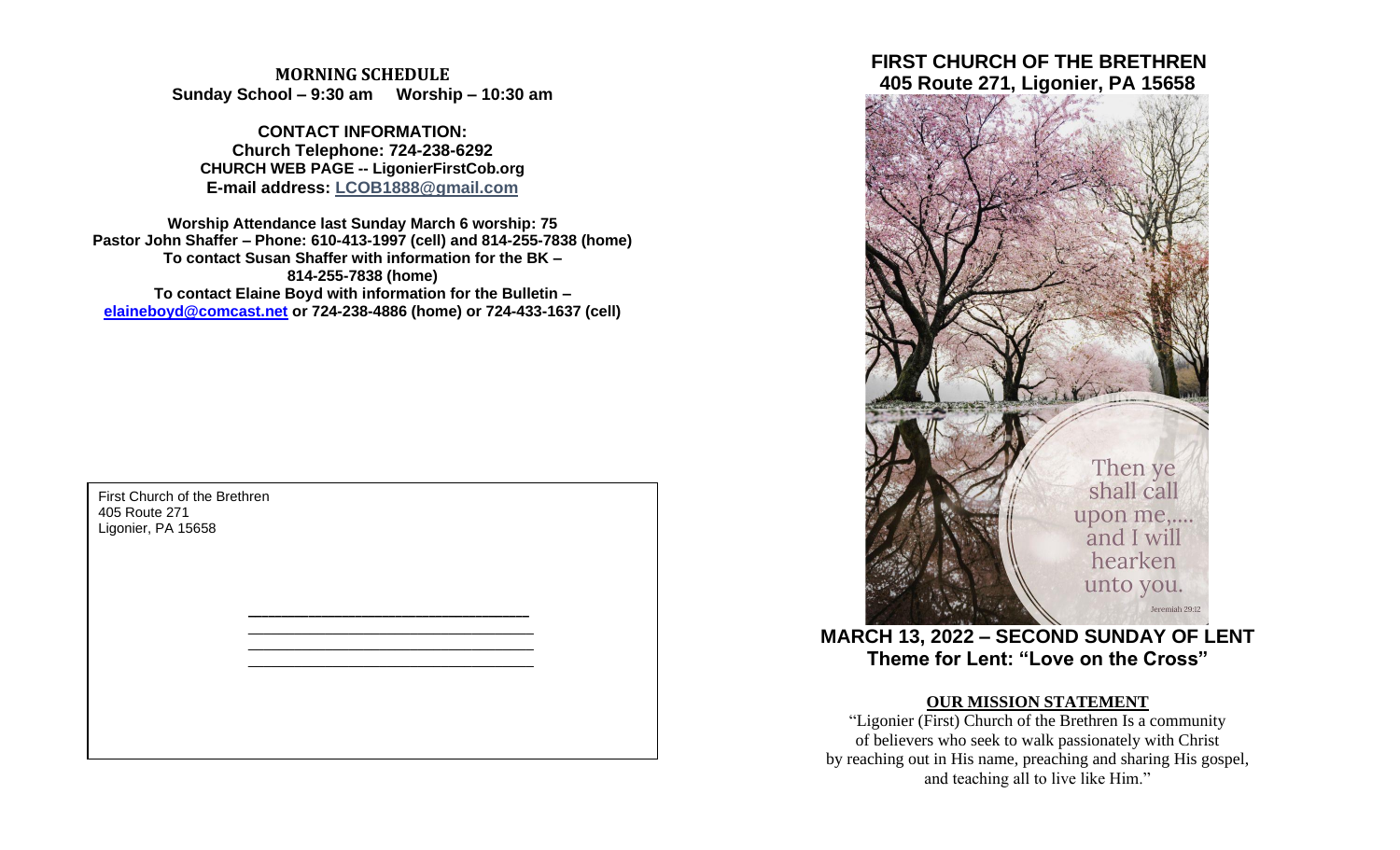## WELCOME AND ANNOUNCEMENTS

#### PRELUDE

| <b>CALL TO WORSHIP</b> | <b>Psalm 119:50 Responsive Reading</b>                |         |
|------------------------|-------------------------------------------------------|---------|
| Leader:                | We come to worship you, God, and we long for comfort. |         |
| <b>People:</b>         | In your arms, this morning, can our distress subside? |         |
| Leader:                | In the name of Jesus, you hold us as your children    |         |
| <b>People:</b>         | and you promise us life, life eternal, life with you. |         |
| Leader:                | May these promises guide our thoughts and our prayers |         |
|                        | this morning. Amen                                    |         |
| *HYMN                  | "We Come, O Christ, to You"                           | No. 117 |

## INVOCATION PRAYER: *In Unison*

**Our father in heaven, king of glory, faithful father, we adore your name and glorify you forever. It is by your will that we are alive and healthy and you have given us the grace to converge. You promised us that whenever we call upon your name, you will answer us with your presence. Come into our midst our father, fellowship with us, visit us with your overwhelming presence and make your blessings abundant in our worship today. As we start this service, from the beginning to the end, glorify yourself and make us satisfied in you. In Jesus' name we pray. Amen.**

## OFFERTORY PRAYER: *Deuteronomy 26:1-11 (Please sign the attendance sheets)*

God of Deliverance, you led your chosen people long ago out of the wilderness and into the Promised Land. Your people rejoiced and worshipped you with the first fruits of their labors. Their contributions were a symbol of devotion to your mighty presence in their lives and in the lives of following generations. Guide our gifts so that they may be multiplied to help those still languishing in the wilderness of uncertainty. Help our giving to inspire others as they journey toward the promise of Eternal Life. Through your holy son, Jesus Christ, we pray. Amen. Amen.

**OFFERING** 

\*DOXOLOGY

#### JOYS AND CONCERNS

| PRAYER HYMN      | "Lord, Listen to Your Children Praying" No. 429 (2x thru) |         |
|------------------|-----------------------------------------------------------|---------|
| MORNING PRAYER   |                                                           |         |
| <b>SCRIPTURE</b> | Mark 8:31-38 & John 6:66-71                               |         |
| <b>MESSAGE</b>   | "Love Calls us to Follow God"                             |         |
| *CLOSING HYMN    | "Wonderful Words of Life"                                 | No. 270 |
| *BENEDICTION     |                                                           |         |

Pastor: Pastor John Shaffer Lay Leader: Debra McInchok Chorister: Ed Wedge Pianist: Pam Zimmerman

Greeter for March: Jack Boyd Counting Steward for March: Becky Kwak

#### **TRUSTEE WORK DAY PLANNED**

The Trustee's are planning a Work Day at the church on March 26, 2022 from 8:00 am to ??. The backup date if the weather is bad is April 2, 2022, from 8:00 am to ??.

#### **CELEBRATING AND REMEMBERING THE LIFE OF MARY MC INCHOK**

Visitation will be held on Thursday, March 17, from 4:00 to 7:00 pm at the McCabe Funeral Home. The funeral service will be held on Friday, March 18, at 11:00 am at the McCabe Funeral Home.

## **A NEW YOUTH CLASS**

On March 20, there will be a new Youth Class beginning in our church for the slightly older youth. It will meet in the upstairs room (enter through the educational wing and the steps are just beyond the mail boxes and library cabinet). Class will be for youth in Grades 4 and up. Kara Boyd will be the teacher.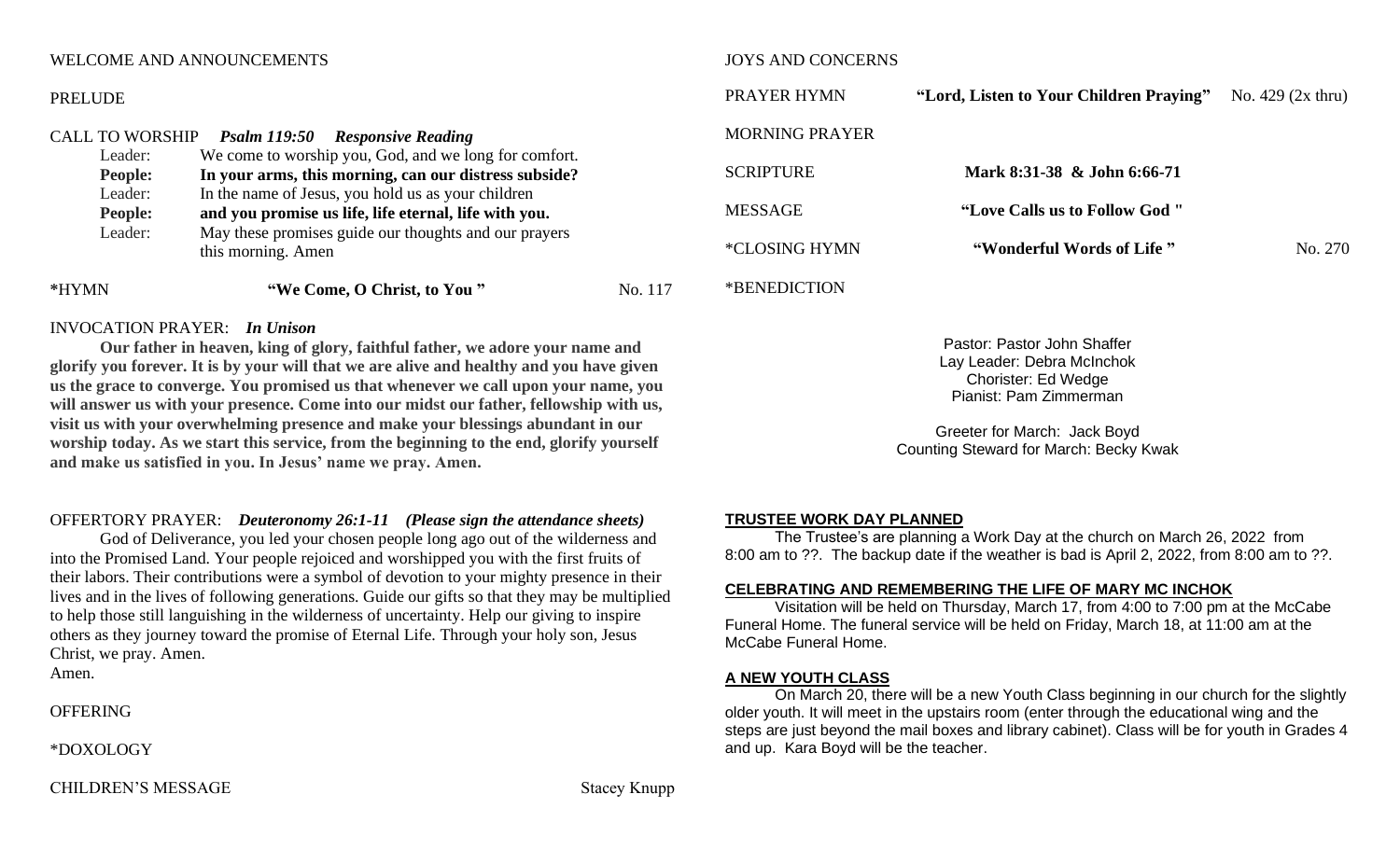



## **FOOD BANK – URGENT ANNOUNCEMENT**

I forgot to announce that our church was signed up to provide 40 units of canned raviolios or Spaghettios during the month of March. These must be delivered to Holy Trinity on Friday morning, March 25, or Saturday morning, March 26, for distribution the 26<sup>th</sup>. Thus, they much be brought to church by next Sunday, March 20. So sorry for this last minute request. We are also signed up for mustard and ketchup in the month of August.

## **FLOWER ORDERS**

We are taking orders for Easter flowers to be placed in the Sanctuary in memory of or in honor of loves ones and friends during the Easter season. The flowers will be purchased from Ray's Nursery. Please turn in your order and payment (checks made payable to the church) to Michelle Black by March 28<sup>th</sup>. Forms are in the narthex.

## **CAMP HARMONY NUT & APRICOT ROLL FUNDRAISER**

Order forms are in the narthex. Please give your completed form and money to Elaine Boyd and she will pick them up on April 13 and have them available for pick up at the church at Bible Study on April 13, Love Feast and Communion on April 14, or Easter worship on April 17.

#### **NOTE FROM WOMEN'S FELLOWSHIP**

We will be having our first meeting in March; date still has not been decided. We are trying something new. We will be having our meetings on Sundays following church. We will be providing a light lunch and are hoping more women will attend. We want to have a brief business meeting and hopefully focus on more fellowship time. All women are welcome to attend.

The Men's Fellowship and the Women's Fellowship will combine forces on April 9 to make and sell ham loaves. Orders are due by the end of March. There is a basket located in the Narthex for orders to be placed. Hoping to see lots of workers on the morning of April 9 to accomplish this project.

#### **RITA'S CLOSET**

Rita's Closet opens Mondays at the First Church of the Brethren, 10:00 am to 6:00 pm. If you are unable to make it on a Monday, please call Darlene Rummel at 814-243-7156

to schedule a time more convenient. All donated clothes were freely given and are free to you. Please come and check us out.

#### **JOYS FROM WEEK OF MARCH 6, 2022**

- It was a joy to have Khloe James Rhodes dedicated in our church today and for her to have so many family members in attendance for the dedication
- Debbie McInchok noted how great life becomes as a grandma
- Cass is actually a great-great aunt at this point

### **OUTREACH FOR MARCH**

The outreach for March is One Great Hour of Sharing (OGHS). One Great Hour of Sharing (OGHS) offering involves you in disaster, refugee/immigration, and development ministries throughout the world. When a disaster strikes or people are displaced or made refugees by violence or extreme poverty, you are part of the immediate response and of the long-term recovery. Through OGHS you engage in holistic development programs including health care, education, agriculture, food sustainability, micro-financing and women's empowerment. Please also remember your gently used shoes, wrapped with a rubber band as this project helps fund the Honduras orphanage we support. Donations for the local Food Pantry are a year-long outreach of our church. This service is provided monthly at Holy Trinity Catholic Church in Ligonier and is supported by the Association of Churches. At present approximately 100 families are being served. Please be generous with your donations as the Westmoreland County Food Bank has lessened the amount they are providing.

## **INFORMATION FROM THE WESTERN PA DISTRICT OFFICE**

Last week during the General Board meeting, Scott Boyd distributed a survey pertaining to the search for a new District Executive. This following information pertains to that survey, which can be completed by any member of the church who may be interested in participating by completing a survey:

Good Morning, The link to the District Executive Search Committee survey has been posted on the District Website. You can access the survey by using the link below. The survey link is listed halfway down on the Publications page.

## <http://www.westernpacob.org/publications.html>

Please share this link with your congregations. This survey is the same as the one that was sent out via email and postal last week. The deadline to complete the survey is March 30, 2022. Thank you and have a great day! s/…*Tina Lehman, Administrative Assistant. Western PA District Church of the Brethren*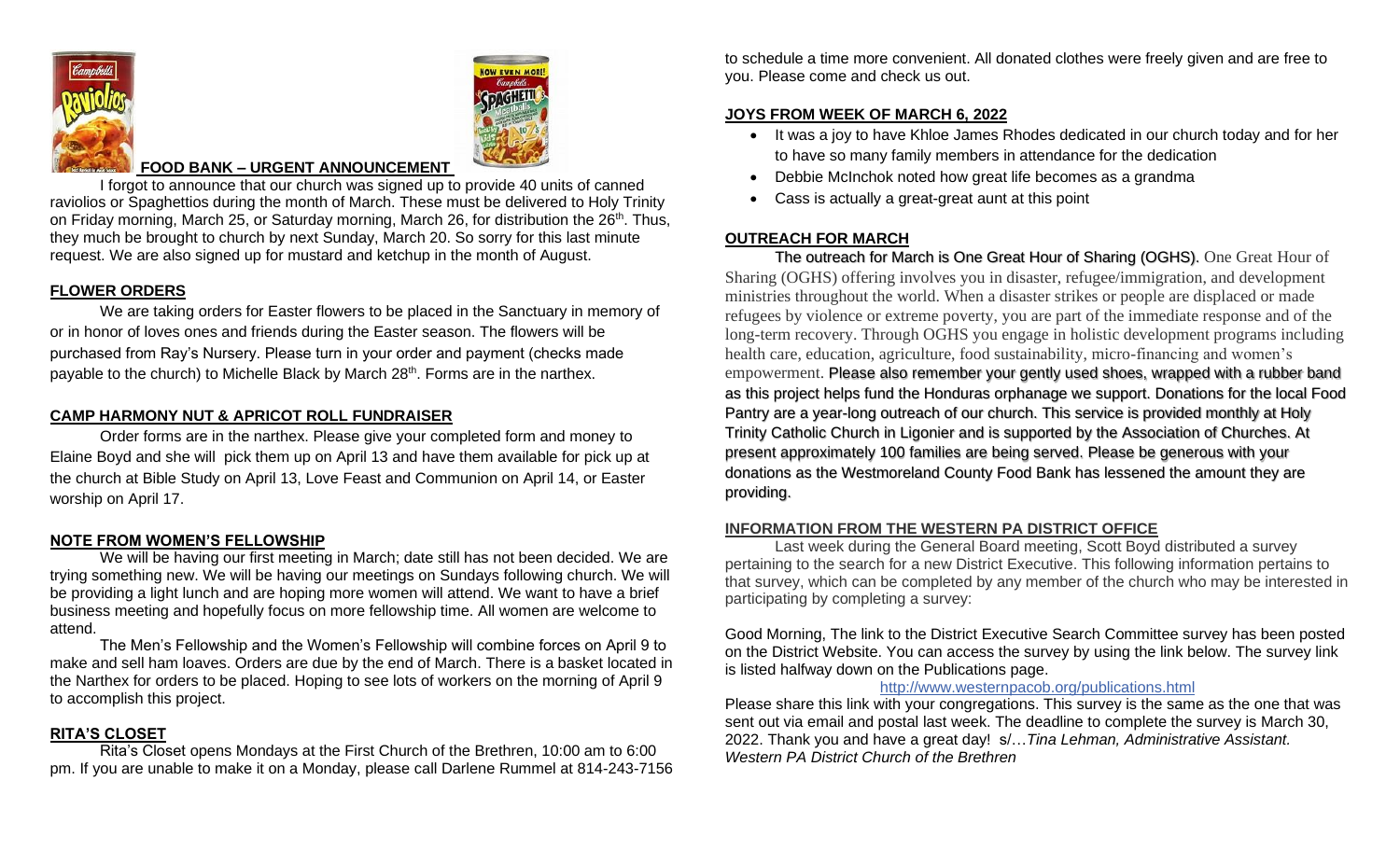## **ACTIVITIES THIS WEEK**

**Wednesday, 6:30 pm – Bible Study – the book of Acts is subject of our study – refreshments are available**

**Thursday, 9:00 am -- The Happy Stitchers** 

**Thursday, 9:00 am to Noon – Pastor John's Office Hours**

## **UPCOMING EVENTS**

**Saturday, March 26, 8:00 am to ???, Work Day at the church** – The backup date if the weather is bad is April 2, 2022, from 8:00am to ??.

**Sunday, March 27, immediately following worship – Deacon Meeting to discuss Love Feast and Communion to be held Thursday, April 14, 2022**

### **Saturday, April 9, 2022 – Men's and Women's Fellowships making ham loaves – Orders are due the last Sunday of Marchs**

**Saturday, April 9, 2022, Camp Harmony – Hogar Enmanuel's Dinner/Theater featuring the play "***FLOODED! The First Lockdown***"**

**Thursday, May 5, 2022 – World Day of Prayer – Prayer breakfast buffet will be at 7:30 am at the Barn. Carol and Dave's will be preparing the meal – A good will offering will be taken**

**Saturday, June 11, 2022 – Memorial Service for Charles and Fay Harr**

**Saturday, October 15, 2022, Camp Harmony – 2022 Western PA District Conference**

## **\*\*\*CHURCH FAMILY\*\*\***

**We all know that when someone has cancer it not only affects that person, it puts stress on the whole family. Well three families are going through the stress of chemotherapy treatments and we can help with some of that stress. I would like to start a Meal Train in our Church for them. How can I help you ask – Below is a list of the things that you can do.**

**1. Pick up a Gift Card for a local Restaurant, Giant Eagle, Sheetz, etc. so they will be able to pick up a meal on the way home from treatments, get gas, get snacks for treatments, etc.**

**2. If you like to cook, a homemade meal would be great: soups and comfort food. Please contact me and we will set up a date and time for the meal. If you cannot deliver the meal, I will pick up the meal and drop it off**

**I have been in contact with each family and have gotten a treatment schedule. If you would like to help, please contact me. Please call me with any questions at 724-331- 2228. I look forward to hearing from you. s/Stacey Knupp**

#### **REPORT FROM THE RECENT ASSOCIATION OF CHURCHES MEETING**

Elaine Boyd attended the meeting on Monday, March 7, 2022 held at the Bethlen Communities. Some of the information shared pertained to the following:

World Day of Prayer – Please see information concerning this under Upcoming Events under May 5.

Ligonier Food Pantry – Presently serving approximately 90+ families monthly. The last delivery the item purchased through the association included coffee, tea and muffins. March purchase will include sugar and flour for baking. Our church is responsible for 40 units of canned raviolios and canned spaghettios in March and for 40 units of mustard on ketchup in August. We support the food Pantry weekly by individually donating items that are then taken to the food pantry for distribution.

Valley Youth Network Coffee House – There will be none for the remainder of this school year. They are still hoping there may be a special one held in July.

Valley Youth Network – There were approximately 40 at the last meeting when they had an annual spam carving (which, because of Covid, had to be put on hold for a couple years). Recently, when a fellow student committed suicide, a morning prayer vigil was held at the pole. There were approximately 150 students, teachers and administrators gathered to share. It was allowed to extend beyond the start of school and was a source of help for most who participated. Kim Crumrine felt the school had been very supportive of the student body. He believes these are very trying times for our youth and feels much prayer is needed for all.

Open Hands Ministries – operates out of Stahlstown – can use all items but, for some reason, girls' onesies are really in demand.

The Most Reluctant Convert – This is an upcoming movie that will be held on Thursday, March 24 at 7:00 pm at the Diamond Theater in Ligonier. The cost is \$6.25 per person and tickets may be purchased online through weloveligonier.com – Walk-in's will be accepted if there is space available but tickets should be purchased in advance.

Ecumenical Prayer Vigil for World Events – Sunday, March 13, 2022, at 6:00 pm at Trinity United Methodist Church in Stahlstown – Join them to pray for the peoples and leaders of Ukraine, Russia, NATO countries and other world events

Upcoming Meeting – The next meeting will be Monday, May 2, 2022 and will be held here at the Church of the Brethren – Elaine Boyd will provide refreshments